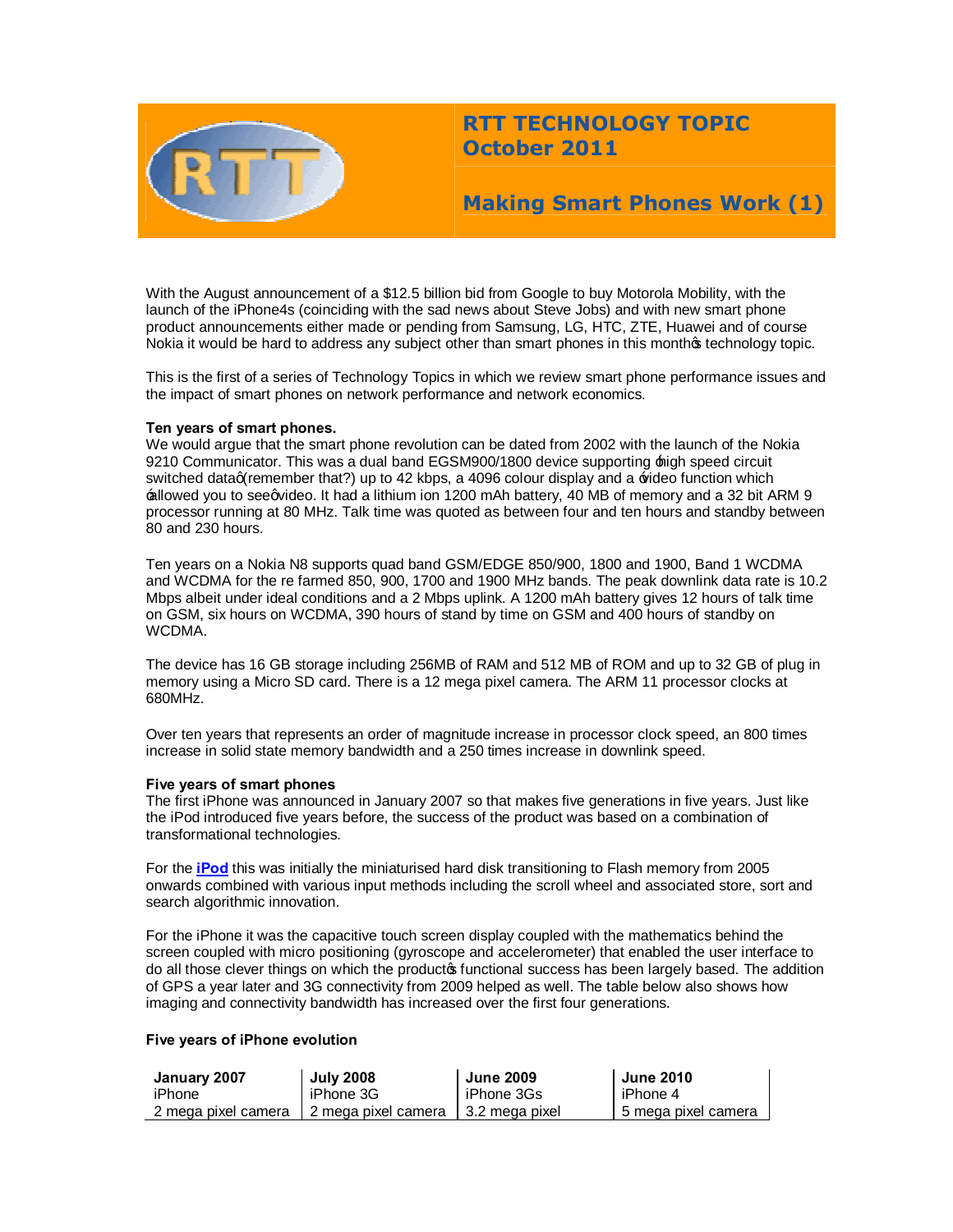|                   | Assisted GPS       | camera<br>Compass                        | plus video camera<br>Ambient light sensor |
|-------------------|--------------------|------------------------------------------|-------------------------------------------|
|                   |                    | Voice control                            |                                           |
| Wi Fi and GSM and | Wi FI and EDGE and | HSPA Band 1 plus quad band plus EVDO     |                                           |
| <b>Bluetooth</b>  | <b>Bluetooth</b>   | 850 and 1900 3G plus Wi Fi and Bluetooth |                                           |

The iPhone 4S announced as this technology topic was being written added an 8 megapixel camera and HD video capability up to 30 frames per second.

LTE smart phones are also now becoming available though not as yet the iPhone. At August 2011 Verizon were selling HTC Thunderbolt, LG Revolution and Samsung Droid Smart Phones with 1X EVDO Rev A support for the 850/1900 band and LTE 700 Band 13. Connectivity is therefore improving over time though not as fast as some operators would like. A topic to which we will return.

## **The increase in code bandwidth over time.**

The parallel trend to this has of course been the relentless increase in code bandwidth. Between 1985 and 2002 code bandwidth increased from 10,000 lines of code to one million lines of code. Today (nine years later) an **Android operating system** in a smart phone consists of 12 million lines of code including 3 million li[nes of XML, 2.8 million lines of](http://source.android.com/tech/index.html) C, 2.1 million lines of Java, and 1.75 million lines of C++ . http://source.android.com/tech/index.html

#### **Code bandwidth as an example of an engineering transform**

In the **August Technology Topic** we talked about mathematical transforms, comparing Fourier and Hadamard. It can also be argued that the expansion of code bandwidth is an engineering transform. [Engineering has three functions](http://www.rttonline.com/tt/TT2011_008.pdf), to make individual technologies work, **(Bran Ferren's description of technology as 'stuff that doesn't work yet'),**

to make separate technologies work together and to add value either t[o the individual or composite](http://www.douglasadams.com/dna/19990901-00-a.html)  technology offer. [Often now this value is achi](http://www.douglasadams.com/dna/19990901-00-a.html)eved by adding software on to the composite hardware platform. In Appleos case significant credit is also due to the (British led) industrial design team.

The success of Apple and the legacy of Steve Jobs are both [usually attri](http://www.apple.com/pr/bios/jonathan-ive.html)buted to an ability to anticipate market needs before the market is aware of those needs. This may be partly true but there is also a case to be made that there is no point in anticipating a market need if that market need cannot be served efficiently hence our argument that technology innovation is the essential start point. A technology transform translates into an engineering transform which translates in to a market transform which translates into a business transform.

For example Apple apparently now have more than 50% of the global smart phone market by value(a market transform) and \$47 billion in the bank (a business transform), rather more than the available cash retained by the US Treasury.

Some of that value has been generated at the expense of competitors; some is additional market value (consumers spending more than they did previously). Either way the five dominant vendors supplying high end phones in 2007 have now expanded to twenty five vendors attempting to service the global smart phone market with iClone products.

This is pretty much unsustainable for several reasons. Although Apple has established a premium realised price point for the iPhone, other brands find it harder to compete and differentiate and therefore cut prices in an attempt to achieve volume.

The twenty five vendors are competing for mind share in operator range planning departments and with end users and are competing for the limited supply of device, design and implementation expertise available to put these devices together into a working phone. The implementation expertise includes things like making the RF sections of the phone perform which can be problematic. It has to be remembered that these devices as and when they are LTE capable will also have to work in re farmed spectrum where 5 or 10 or 20 MHz LTE channels can potentially be adjacent to 5 MHz LTE channels or 200 KHz GSM channels. This presents some particularly interesting system level issues.

A heavy reliance on reference design platforms may mitigate some of the design risk and a large number of the vendors also source from the same ODM suppliers but the need to achieve market differentiation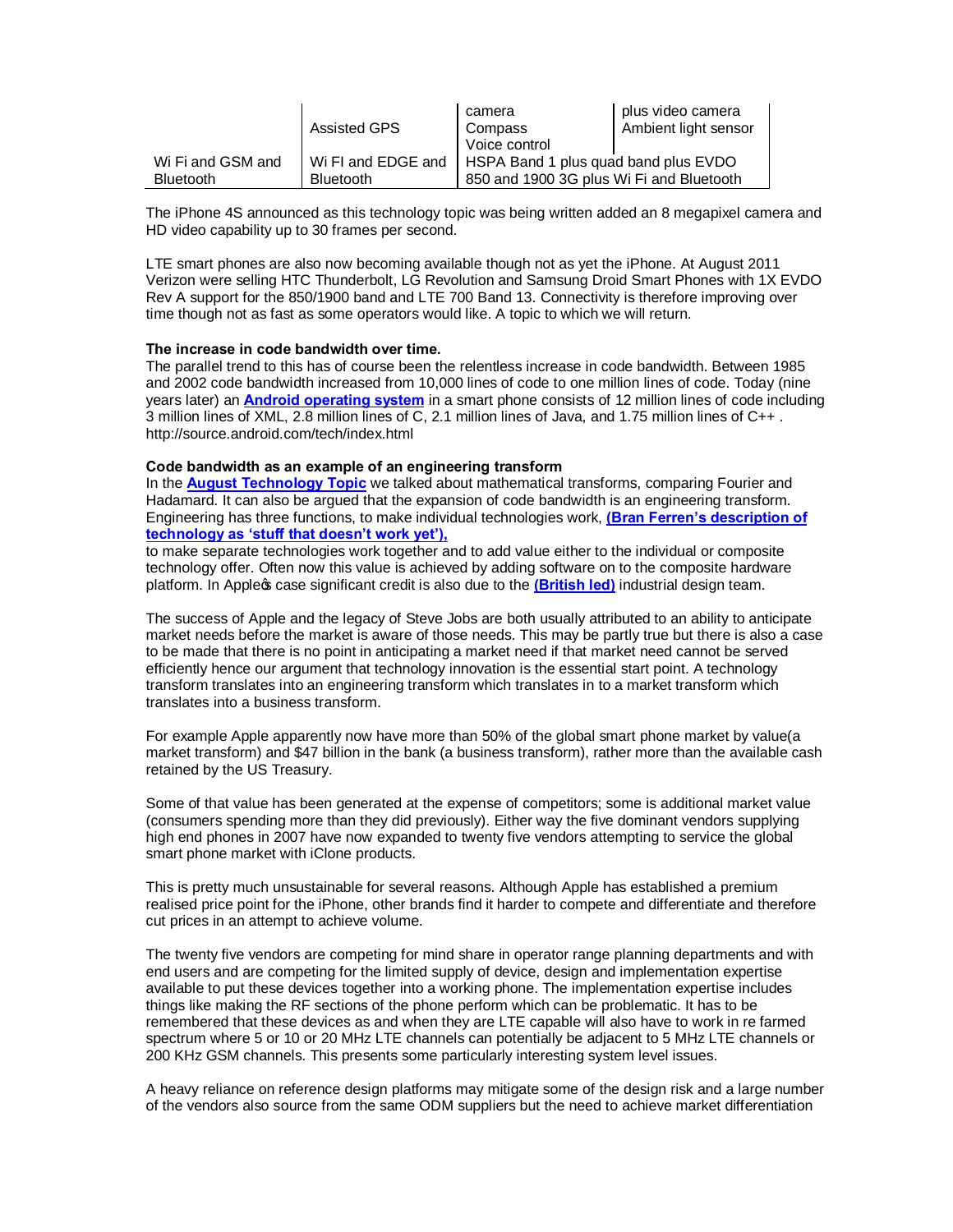or service sub scale markets makes it necessary to have some market or regionally specific customisation which is implicitly costly particularly if a handset linked network performance risk is also implied (see above!).

Some of these vendors have a PC and lap top heritage and have not had the benefit of a technical and commercial presence in the cellular phone design, supply and distribution chain. The assumption that smart phones would provide a new profitable income stream has therefore proved to be over sanguine even for major players such [as](http://www.acer-group.com/public/News/2011/20110824.htm) **Acer**, the worldo<sub>f</sub> number two PC and lap top vendor.

The emerging challenge of course is to move smart phone functionality to the parts of the market that smart phones have not presently addressed. One option is to reduce the memory footprint and hence memory cost of devices; Recent announcements of an 8 GB iPhone4 for Asian markets suggest that this is an Apple strategy. Given that memory cost can be 25% or more of the total BOM that makes sense but suggests an increased dependency on connectivity to sustain an acceptable user experience which in Apple language must imply more emphasis on the **iCloud.**

This in turn leads to a discussion as to the relati[ve import](http://www.apple.com/uk/icloud)ance of the RF BOM in smart phone devices. In the RTT **2007 study** for the GSMA, **RF Cost Economics for Handsets** we said that the RF BOM had rem[ained remark](http://www.rttonline.com/resources.html)ably constant o[ver time at 7% of the total bill of materia](http://www.rttonline.com/documents/rfcosteconhsetss.pdf)ls both of low, mid and high end phones.

In a current update of this work it appears that this is probably still a working average but with a greater variation across different phone platforms. For example the recent trend toward two or three band rather than (five band or above) multi band phones produces phones where the RF BOM is 4% of the BOM, extended multi band phones (eight bands or more) may have an RF BOM of well over 10%. The RF performance of two or three band phones should also be significantly better.

The RF BOM will also or should also have to increase to accommodate new functions such as dual or aggregated carrier options and simultaneous voice and data. Some but not all of this additional complexity can be realised at base band or integrated in the RFIC but ultimately these functions have to be matched to a noise efficient and power efficient front end.

Apple of course discovered that poor RF performance could cause reputational damage though this apparently had a minimal impact on product sales. In the longer term however it can be persuasively argued that RF component innovation and RF design and implem[entation capability](http://www.bbc.co.uk/news/technology-10641910) are becoming more rather than less important over time.

Out sourcing this expertise to third parties or an over dependency on third party support for these skills may therefore prove to be have been short sighted.

## **ENDS**

# **Making Telecoms Work in Asia 5th to 9th December 2011**

Back in Asia after a five year break RTT are pleased to be working with Sun Millenia, our new conference [team in Singapore to deliver a](http://www.rttonline.com/documents/MTW_Asia.pdf) five day workshop for telecommunication managers presently developing and implementing mobile and fixed broadband technology, engineering, market and business plans.

Drawing on research from our new book, **Making Telecoms Work - from technical innovation to commercial success**, **Making Telecoms Work in Asia** bridges the traditional divide between engineering and the business planning process.

It is an absolute tr[uth that ambitious commercial plans](http://www.rttonline.com/documents/MTW_Asia.pdf) can be invalidated by apparently trivial technical details.

In an ideal world operators and vendors would deliver solutions to market that are technically and commercially efficient.

Competition policy, regulatory and standards policy and competitive market dynamics sometimes facilitate and sometimes frustrate this process.